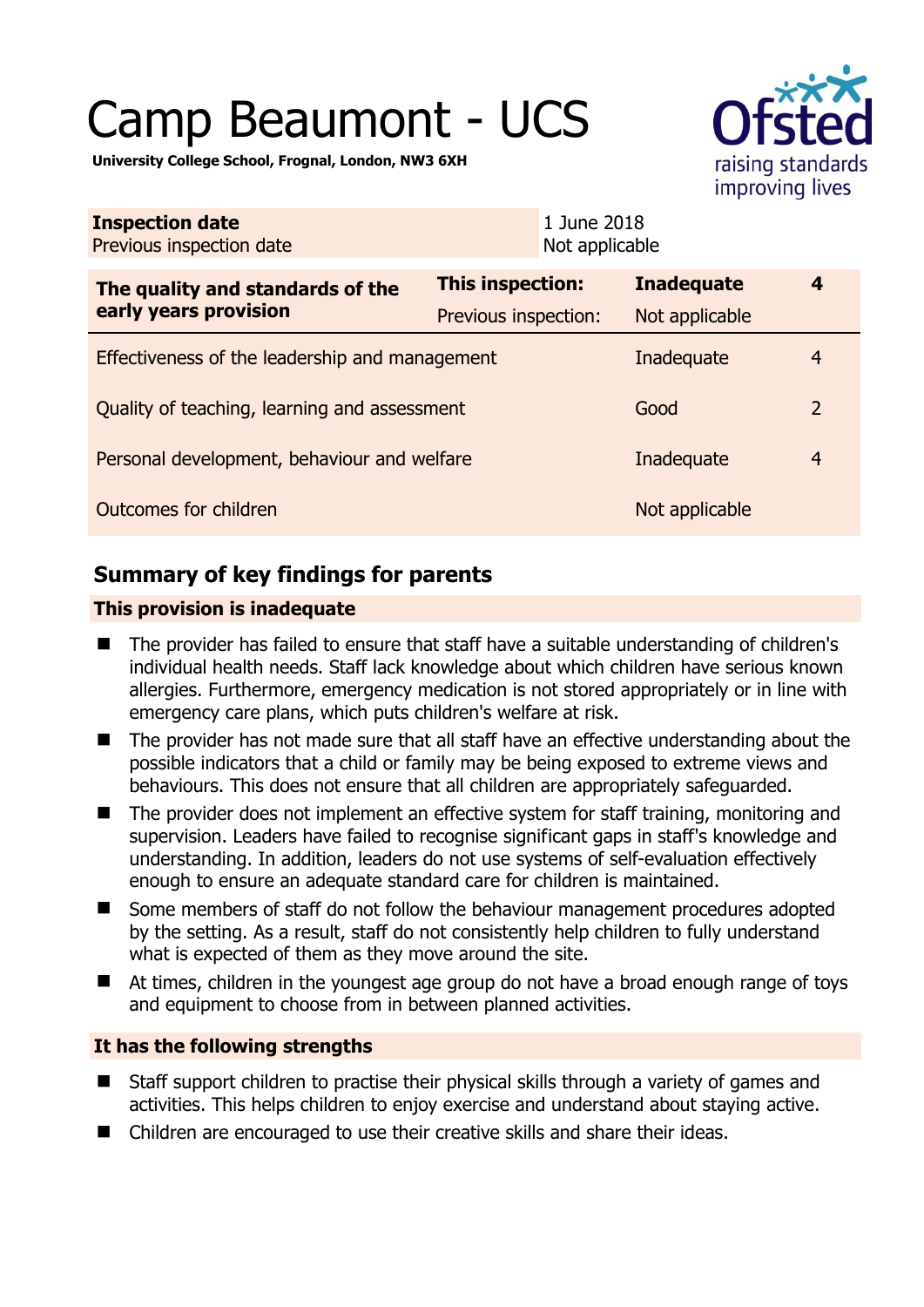# **What the setting needs to do to improve further**

#### **To meet the requirements of the early years foundation stage and the Childcare Register the provider must:**

|                                                                                                                                                                                                       | <b>Due Date</b> |
|-------------------------------------------------------------------------------------------------------------------------------------------------------------------------------------------------------|-----------------|
| ensure that all staff have a suitable knowledge and understanding<br>of children's individual health needs and, in particular, any children<br>with serious allergies, to keep children safe          | 04/06/2018      |
| ensure all medication is stored appropriately and where required in<br>close proximity to children in case of emergency, to maintain<br>children's good health                                        | 04/06/2018      |
| ensure all staff have a good knowledge of all safeguarding matters,<br>in particular how to recognise signs that a child or family may be at<br>risk of being drawn into extreme views and behaviours | 04/06/2018      |
| implement robust training, supervision and support for staff, to<br>help leaders identify any gaps in professional knowledge and<br>improve the quality of the provision                              | 04/06/2018      |
| ensure all staff follow the setting's clear behaviour management<br>procedure when interacting with older children.                                                                                   | 04/06/2018      |

#### **To further improve the quality of the early years provision the provider should:**

- consider ways to broaden the range of resources available to the youngest children to keep them even more engaged and interested during times of transition
- make better use of processes for self-evaluation, to help recognise any weaknesses in practice and raise the quality of the provision.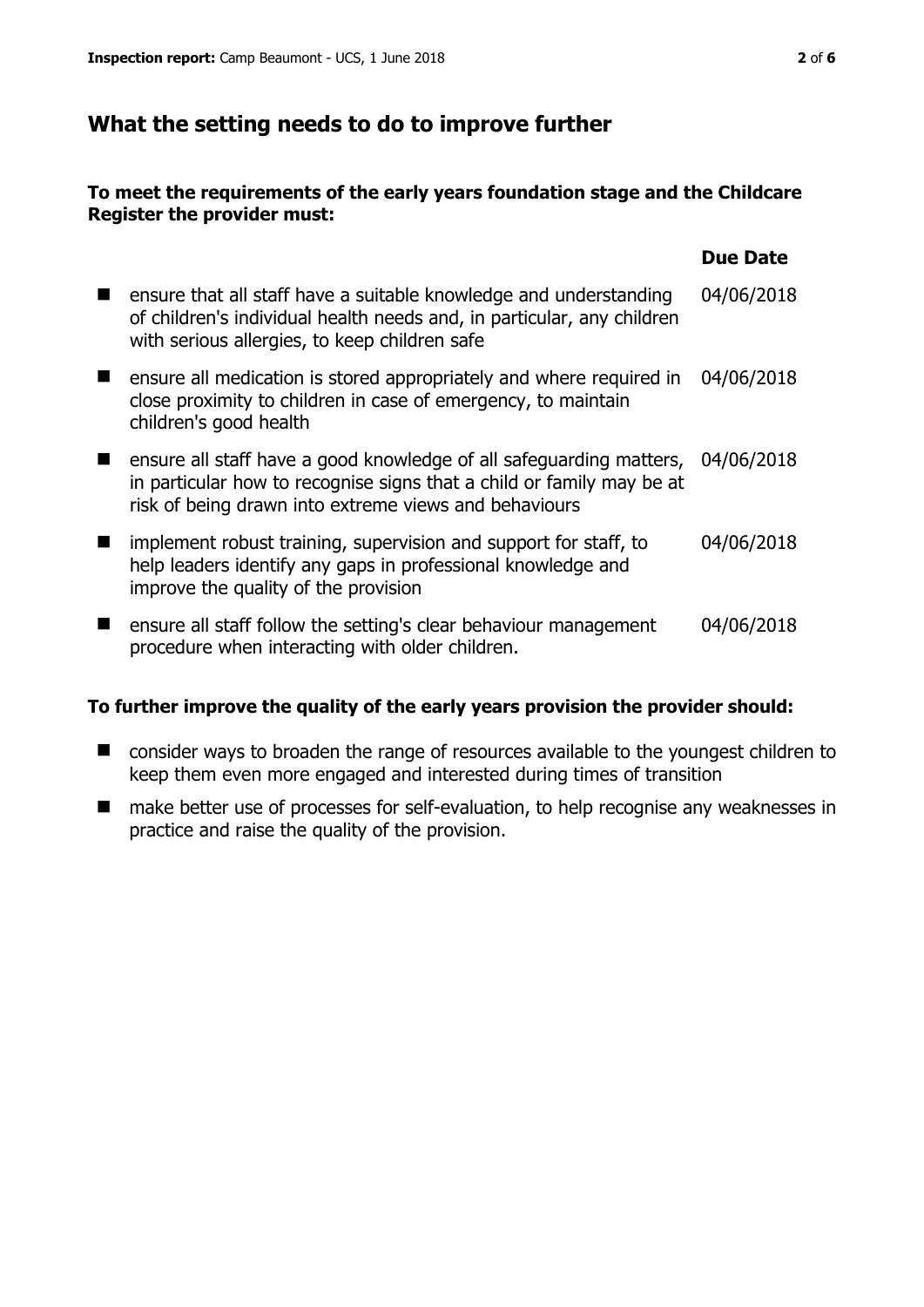#### **Inspection activities**

- The inspector spoke with children and staff, and reviewed written feedback from parents, to gain their views of the setting.
- The inspector held a leadership meeting with the manager of the setting.
- The inspector looked at a relevant sample of policies and documentation, such as records to demonstrate the suitability of staff and safeguarding procedures.
- The inspector observed staff interacting with children throughout the inspection and completed a joint observation at lunchtime with the operations manager.

#### **Inspector**

Shana Laffy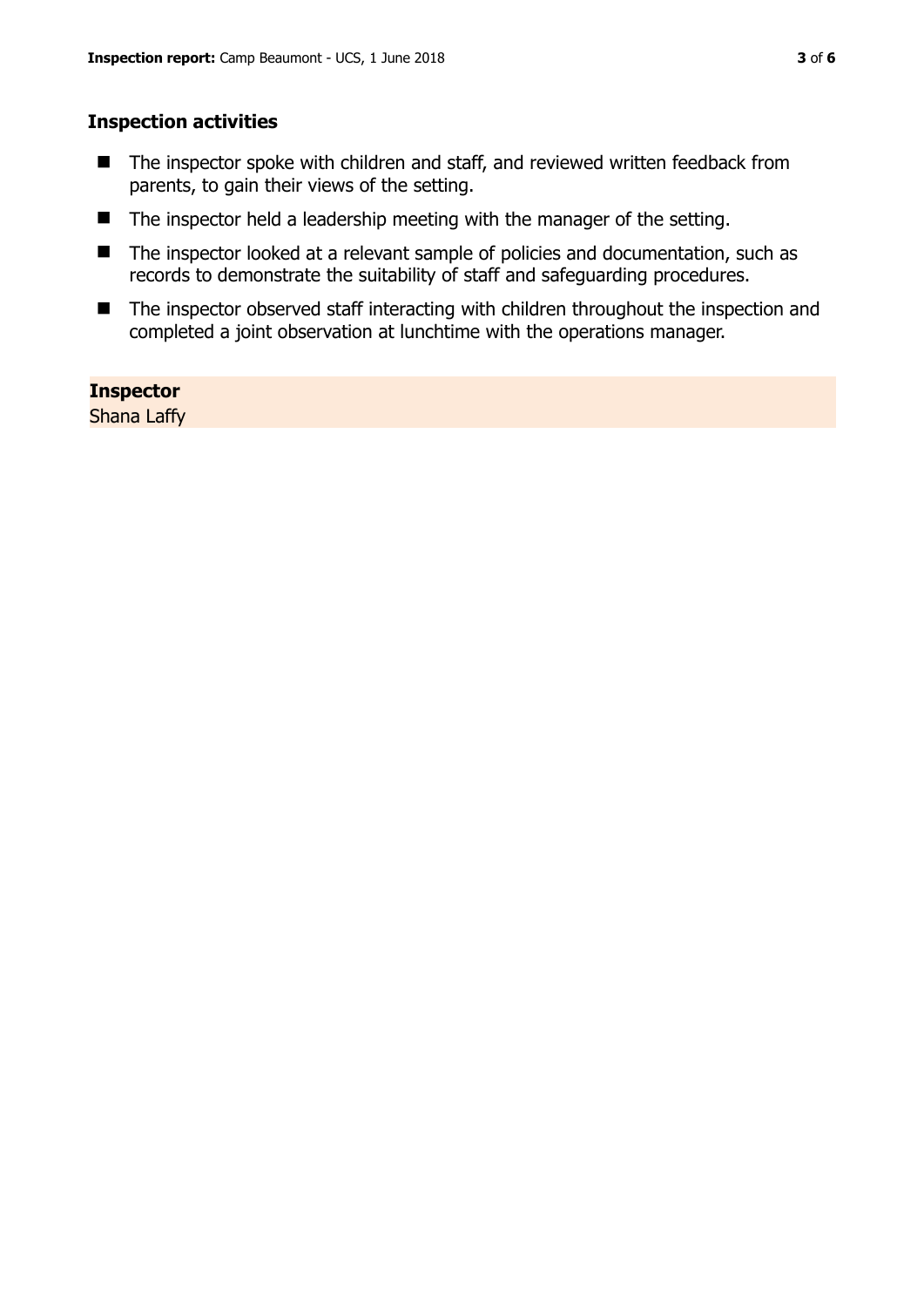## **Inspection findings**

#### **Effectiveness of the leadership and management is inadequate**

Safeguarding is ineffective. The provider has failed to ensure that children's well-being is their top priority and self-evaluation is weak. Leaders do not make sure that all staff are aware of which children have serious, known allergies and do not implement effective systems for risk assessments, particularly at mealtimes. Furthermore, children's emergency medication is not kept with them or stored appropriately, as specified on their care plans. This compromises children's safety. Staff have suitable knowledge of how to recognise children who may be suffering from abuse and neglect, and they are confident in whom they should contact for professional support should they have concerns. However, some members of staff do not have an appropriate knowledge of how to recognise when a child or family could be exposed to extreme views or behaviours. Team members receive some basic training each time the setting operates, as they are seasonal staff. However, leaders do not have effective systems to monitor their knowledge consistently and systems for supervision and performance management are not robust. Parents have opportunities to contribute their views and leaders act on feedback gained.

#### **Quality of teaching, learning and assessment is good**

Children benefit from a variety of activities outdoors. For example, children show they are keen to join in with team games on the tennis courts while other children take part in science experiments to make small home-made rockets take off. Staff support children to express themselves and help children to communicate with one another. For example, staff encourage children to explain their ideas to friends when making models. Staff join in well and at appropriate times with children's play and value children's feedback. They share children's daily experiences with parents and give feedback about what children have enjoyed most. Staff support children to develop their independence and try things for themselves. For example, children are encouraged to focus on tasks of interest, and to reflect and use their problem-solving skills.

#### **Personal development, behaviour and welfare are inadequate**

The weaknesses in safeguarding practices and procedures for managing children's health needs mean that children's welfare is compromised. Staff do not have a suitable knowledge of how to respond to a medical emergency, if a child were to have an allergic reaction. This has a significant impact on their capacity to keep children safe. Children behave well and show kindness to one another, forming friendships quickly in a new environment. Staff working with the youngest children interact kindly and model positive interactions. However, not all staff implement the setting's behaviour management procedures effectively and, on occasion, staff do not help older children to understand behavioural expectations in a positive manner. Staff encourage children to eat healthily and talk about the benefit of exercise.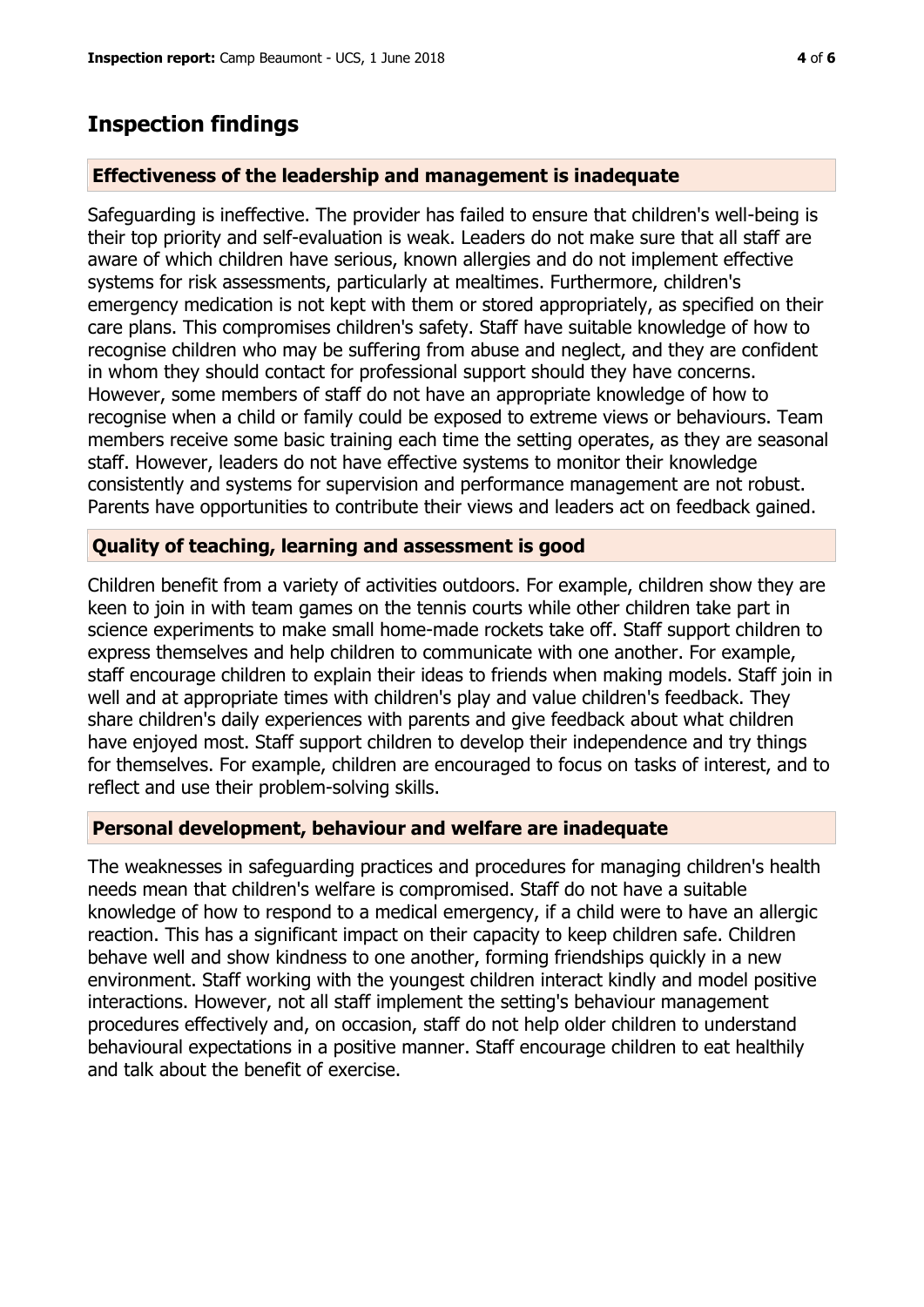# **Setting details**

| Unique reference number                             | EY499724                                                                             |
|-----------------------------------------------------|--------------------------------------------------------------------------------------|
| <b>Local authority</b>                              | Camden                                                                               |
| <b>Inspection number</b>                            | 1047802                                                                              |
| <b>Type of provision</b>                            | Out of school provision                                                              |
| Day care type                                       | Childcare - Non-Domestic                                                             |
| <b>Registers</b>                                    | Early Years Register, Compulsory Childcare<br>Register, Voluntary Childcare Register |
| Age range of children                               | $3 - 8$                                                                              |
| <b>Total number of places</b>                       | 55                                                                                   |
| Number of children on roll                          | 16                                                                                   |
| Name of registered person                           | CB (Oldco) Limited                                                                   |
| <b>Registered person unique</b><br>reference number | RP900819                                                                             |
| Date of previous inspection                         | Not applicable                                                                       |
| Telephone number                                    | 01603851000                                                                          |

Camp Beaumont UCS registered in 2016. The setting is located in the London Borough of Camden. The setting operates out-of-school provision during the school holidays only, from 8am until 6pm. The setting employs 13 members of staff, two of whom hold qualified teacher status and three of whom have relevant childcare qualifications at level 3.

This inspection was carried out by Ofsted under sections 49 and 50 of the Childcare Act 2006 on the quality and standards of provision that is registered on the Early Years Register. The registered person must ensure that this provision complies with the statutory framework for children's learning, development and care, known as the early years foundation stage.

Any complaints about the inspection or the report should be made following the procedures set out in the guidance 'Complaints procedure: raising concerns and making complaints about Ofsted', which is available from Ofsted's website: www.gov.uk/government/organisations/ofsted. If you would like Ofsted to send you a copy of the guidance, please telephone 0300 123 4234, or email enquiries@ofsted.gov.uk.